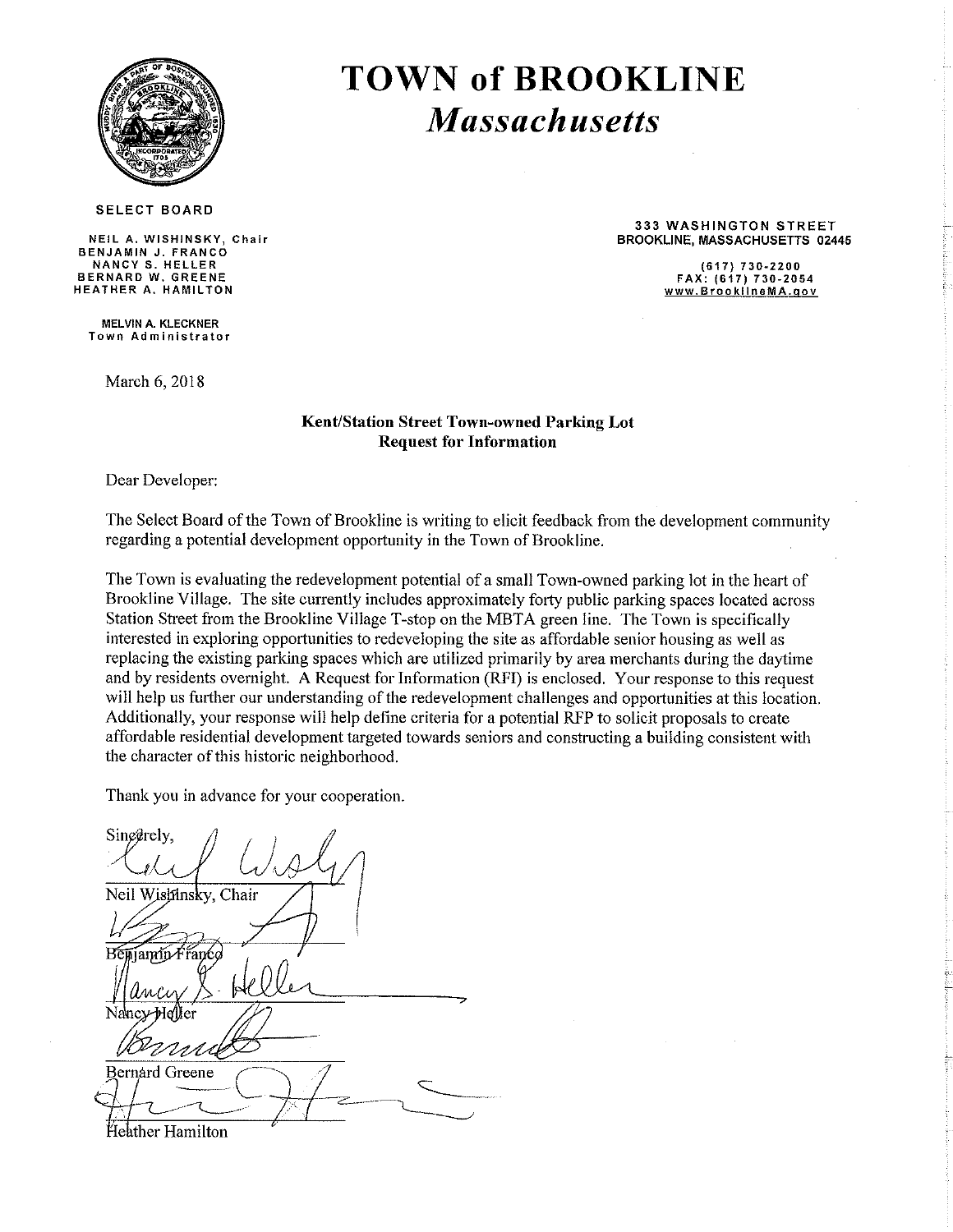**Potential Redevelopment of the Kent/Station Street Municipal Parking Lot** 

## **REQUEST FOR INFORMATION**

April 3, 2018



Town of Brookline Department of Planning and Community Development 333 Washington Street – 3rd Floor Brookline, MA 02445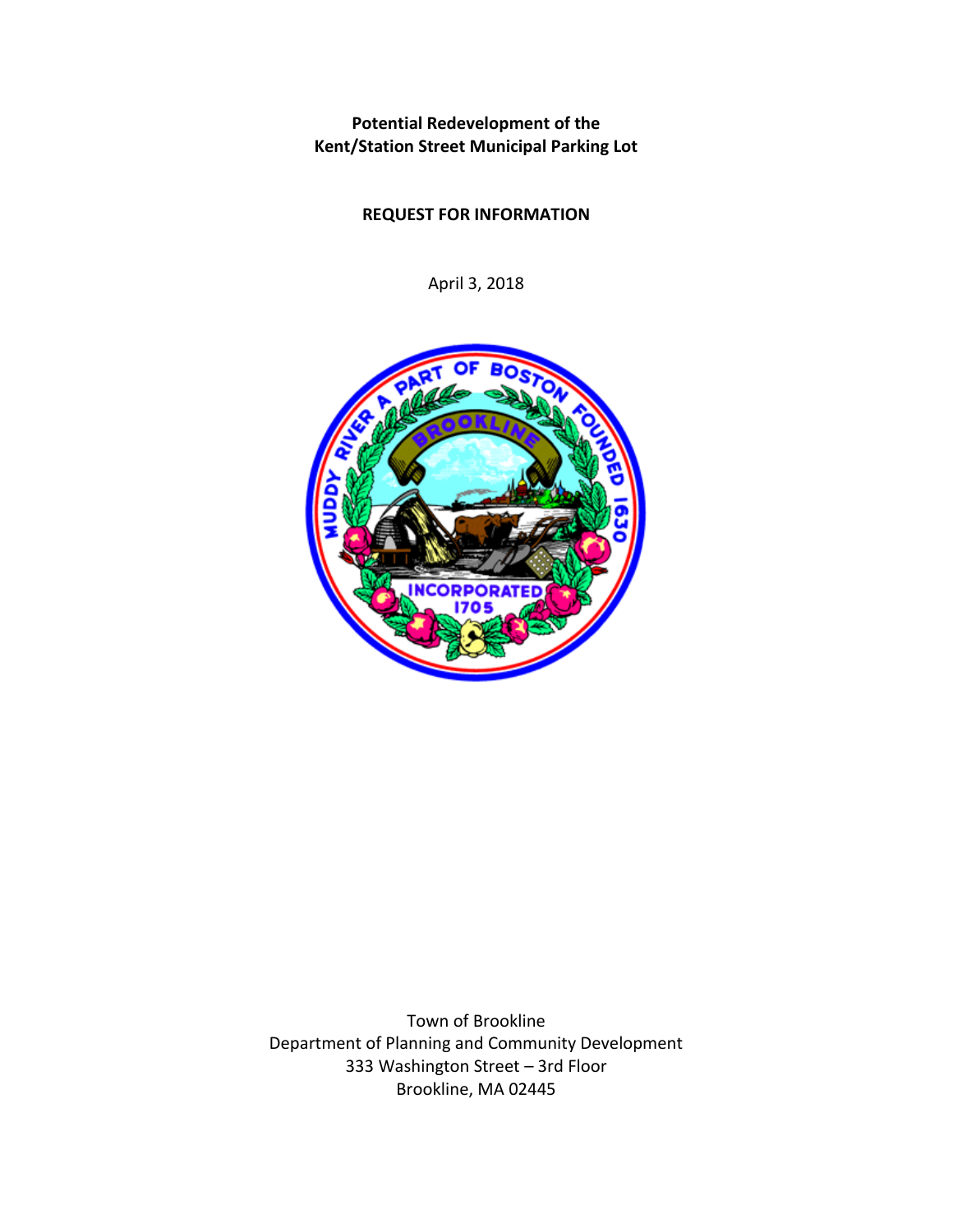## **Potential Redevelopment of the Kent/Station Street Municipal Parking Lot**

### **REQUEST FOR INFORMATION**

The Town of Brookline is evaluating the development potential of a small Town-owned parking lot in the heart of the Brookline Village neighborhood. The site is 14,466 square feet with approximately 40 public parking spaces that are utilized primarily by area merchants during the daytime and by residents overnight. This Request for Information (RFI) is being issued to obtain feedback from the development community regarding the opportunities and challenges associated with the building program under discussion. The Town will use RFI responses to help determine if development of the site should be further pursued and to help inform a formal RFP that will best respond to the needs of Brookline and the neighborhood, while attracting the most qualified bidders. Respondents to this RFI may be invited to submit a response to an RFP should the Town decide to pursue a development on this site.

Please note that this RFI is issued solely for the purpose of obtaining information. Nothing in this RFI shall be interpreted as a commitment on the part of the Town of Brookline to enter into a contract with any respondent or to make any procurement.

#### **Costs:**

By submitting a response, respondents agree that any cost incurred in responding to this RFI, or in support of activities associated with this RFI, shall be the sole responsibility of respondent. The Town of Brookline Planning and Community Development Department shall not be held responsible for any costs incurred by respondents in preparing their respective responses to this RFI.

#### **Review Rights:**

Responses to this RFI may be reviewed and evaluated by any person(s) at the discretion of the Planning Department of the Town of Brookline, including independent consultants retained by the Planning Department of the Town of Brookline now or in the future.

#### **Public Record:**

All responses to this RFI will be public record under the State Public Records Law, Mass. Gen. L. ch. 66 s. 10, regardless of confidentiality notices set forth on such writings to the contrary.

This RFI is divided into two parts. Part I provides background regarding the community, neighborhood and site context. Part II outlines the Town's proposed goals and preliminary design guidelines.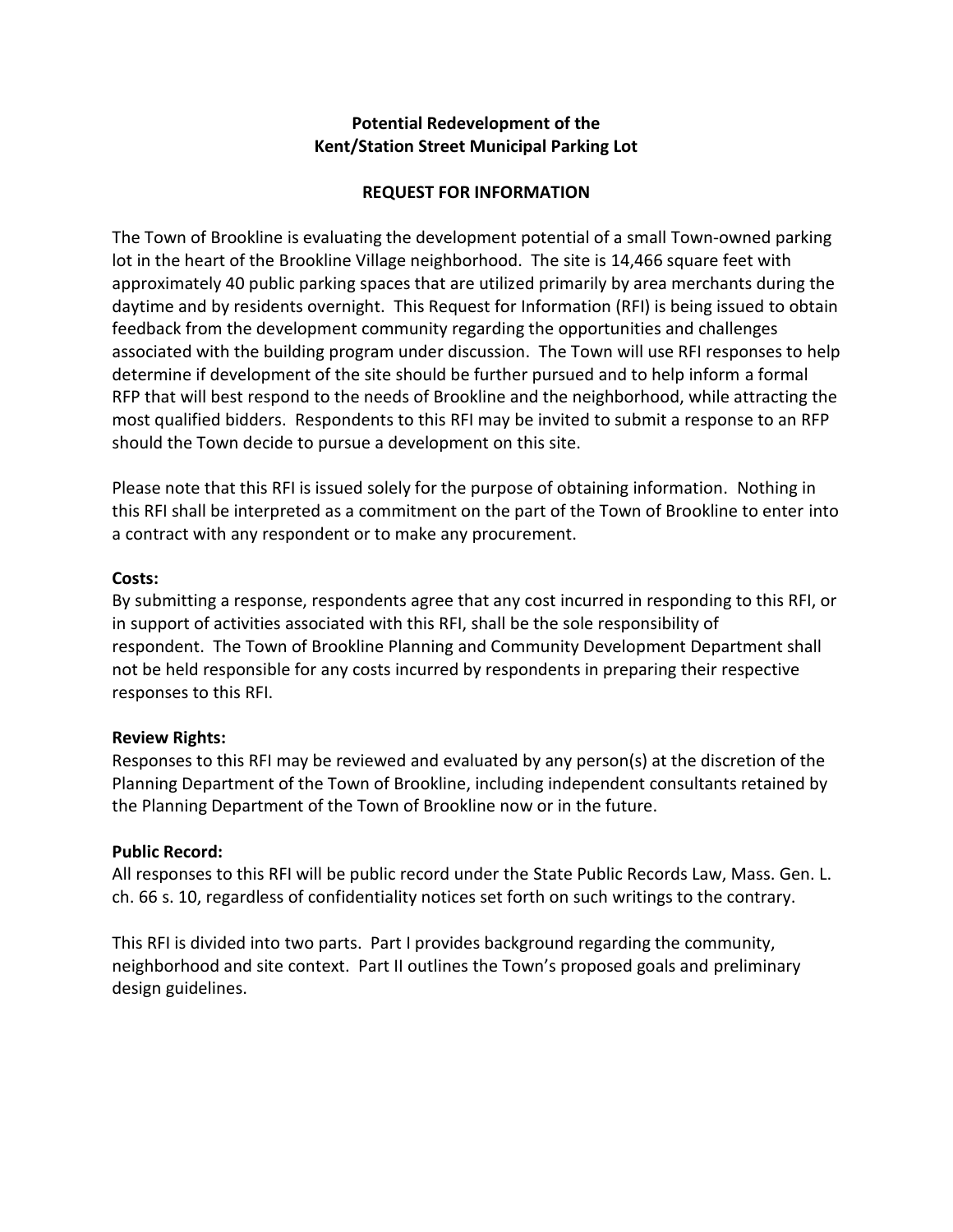Interested parties are requested to respond by 2:30 PM on **Thursday, April 26, 2018** to:

Town of Brookline Purchasing Division 333 Washington St. 2nd Floor, Room 212 Brookline, MA 02445

Your response should be in letter form and address the following questions:

- 1. Does your firm have experience with development similar to the one being explored?
- 2. Would your firm have an interest in submitting a proposal for this project, as presently conceived?
- 3. Are there any modifications to the development program or criteria that you would recommend to assure a strong project?
- 4. Several conceptual alternatives for a development including a mix of predominantly affordable senior housing with some market rate units and retail space are being evaluated by the Town. The Town has not determined yet if it would sell the land or pursue a long-term ground lease to a selected developer. As part of your response, please comment on these alternatives, taking into consideration the value of the property; the Town's interest in maximizing affordable senior housing opportunities; the desire to replace the existing parking on site; and the desire for the envisioned development to be complementary to the existing streetscape and building massing.
- 5. Based on your responses to the above, do you believe that residential development on this site that consists primarily of affordable units for low-and moderate-income seniors would be financially feasible? If so, do you have any first impressions regarding how many such units might be needed to achieve feasibility?
- 6. Please feel free to provide additional comments or suggestions.

Please direct any questions to:

Joseph Viola, Assistant Director for Community Planning Phone: 617-730-2125 Email: [Brookline Planning](mailto:jviola@brooklinema.gov)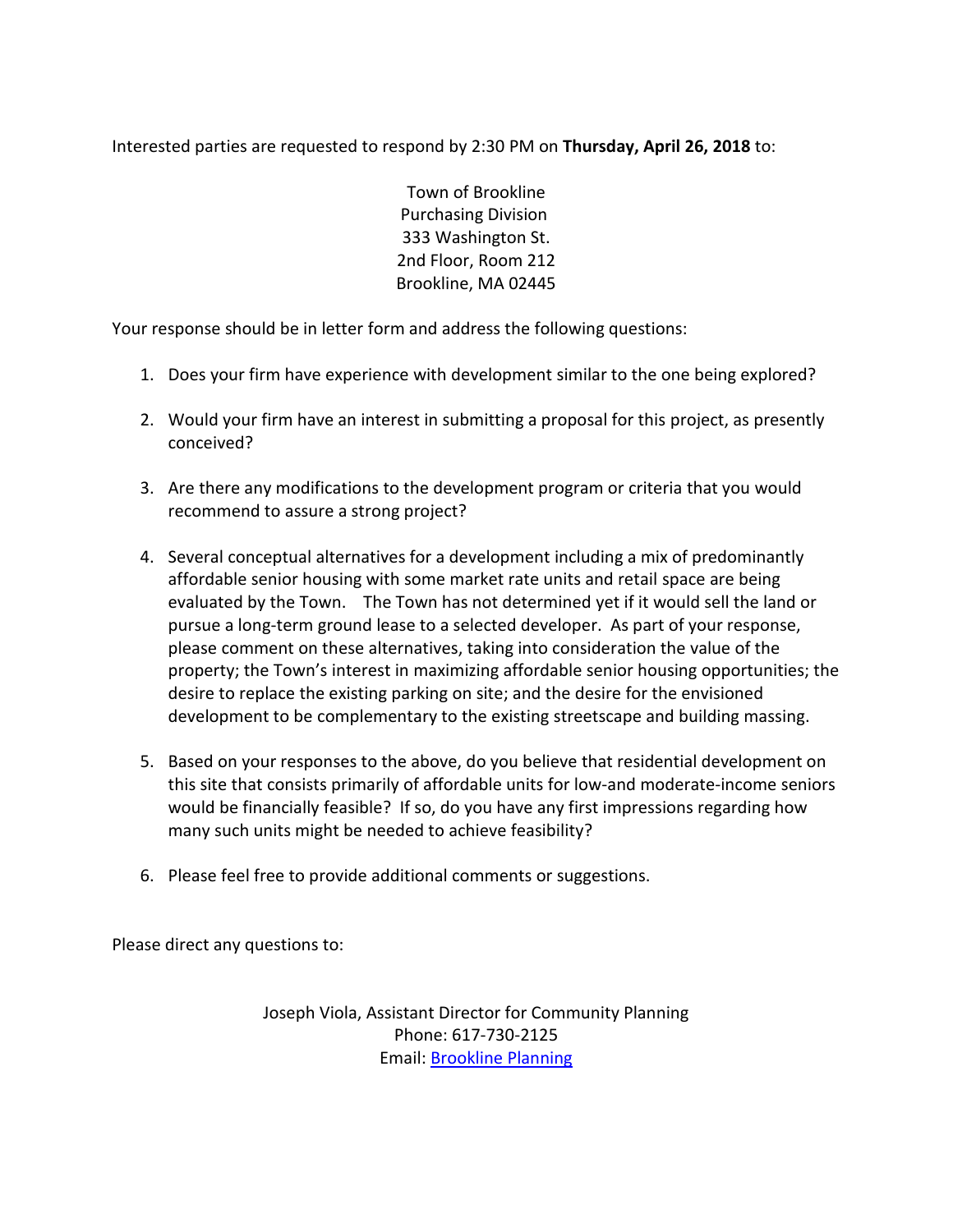Your questions will be shared with the Town's Study Committee that was appointed by the Select Board to examine the site's redevelopment potential. The Town may invite one or more respondents to meet with Town officials to clarify responses.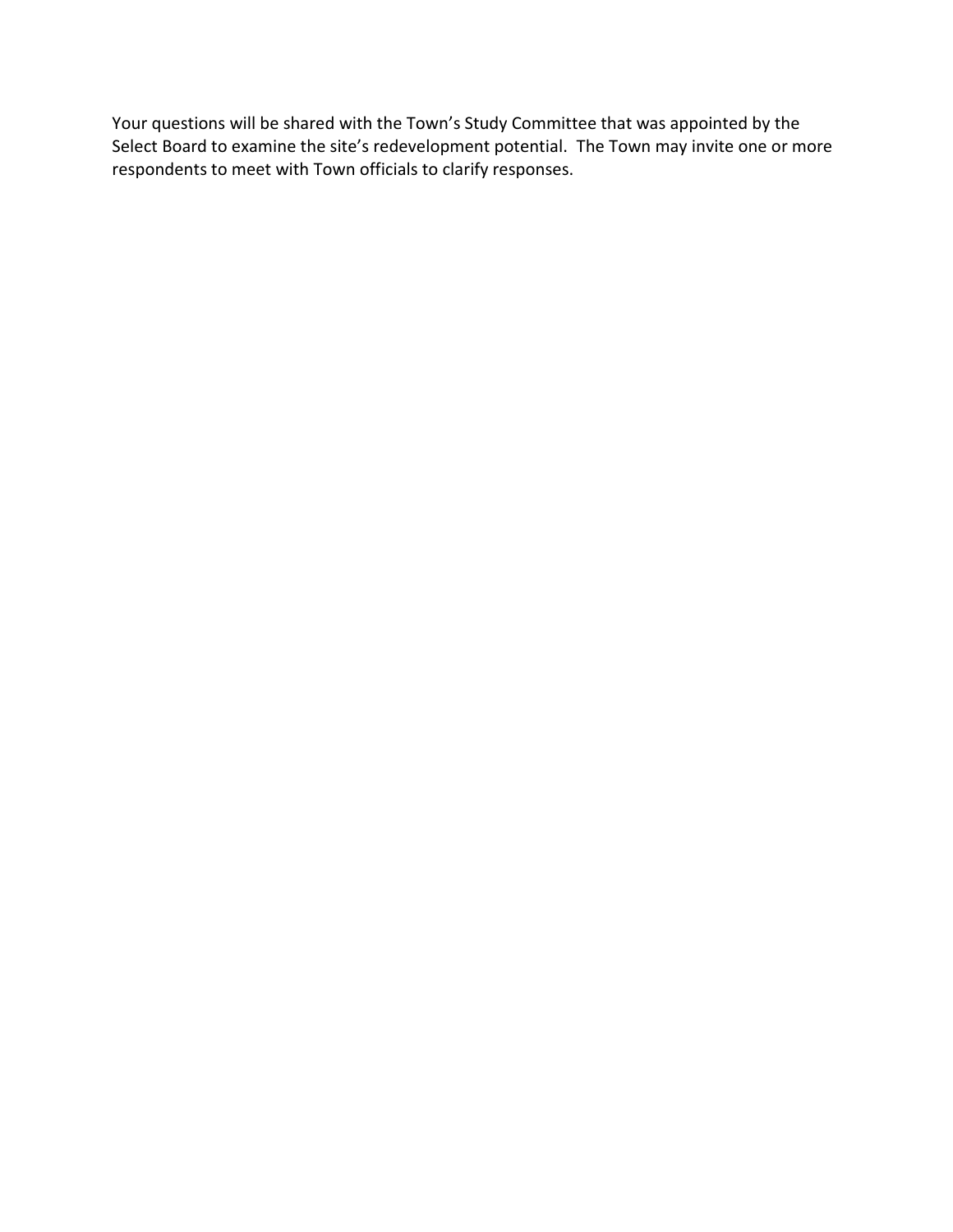### **PART I**

## **Kent/Station Street Town-owned Parking Lot**

## **BACKGROUND INFORMATION**

## **A. History of Project and Community Process to Date**

In the fall of 2016, a citizen-petitioned warrant article asking Town Meeting to adopt a Resolution requesting that the Town study the Kent/Station Street municipal parking lot for the purpose of redeveloping the site as affordable senior housing was adopted. Following passage of the resolution, the Select Board appointed the "Kent/Station Street Affordable Senior Housing Committee" to explore a proposal for redeveloping the site as senior affordable housing while retaining the existing number of public parking spaces and to determine if such a project is viable. The Committee has met several times over the past year to review available information and data relevant to the potential for development of the site including site history and zoning limitations and to establish goals for a development on the site. Additional background documents can be found at:

## <http://www.brooklinema.gov/1376/KentStation-St-Affordable-Senior-Housing>

The Committee has reached a point in its process where more information is needed to inform its recommendations to the Select Board on how best to proceed with facilitating a redevelopment on the site that is financially feasible and meets the Town's goals. The Committee is interested in additional feedback from the broader development community and potential creative solutions to promote the redevelopment of the site as affordable senior housing that is complementary to the character and scale of the surrounding neighborhood. The recommendations that result from the Committee process will inform the Town's decision to pursue a development on the site as well as determine criteria that may be included in a future Request for Proposals that would be issued by the Town.

#### **B. The Development Context**

## 1. The Town of Brookline, Population and Affordable Senior Housing Goals

Bordered on three sides by the City of Boston, its cosmopolitan quality is balanced by the convenience of a small town. Brookline is well known for its excellent public services and is considered a very desirable place to live for a wide range of people. With a population of approximately 60,000, Brookline is predominantly a residential community. According to population and household projections provided by the Metropolitan Area Planning Council, by 2030 Brookline's population could reach 65,951, with significant growth in two age groups: children under 18 and seniors 75 years and older. With respect to seniors 75 and older, this sub-population is expected to increase by 60%.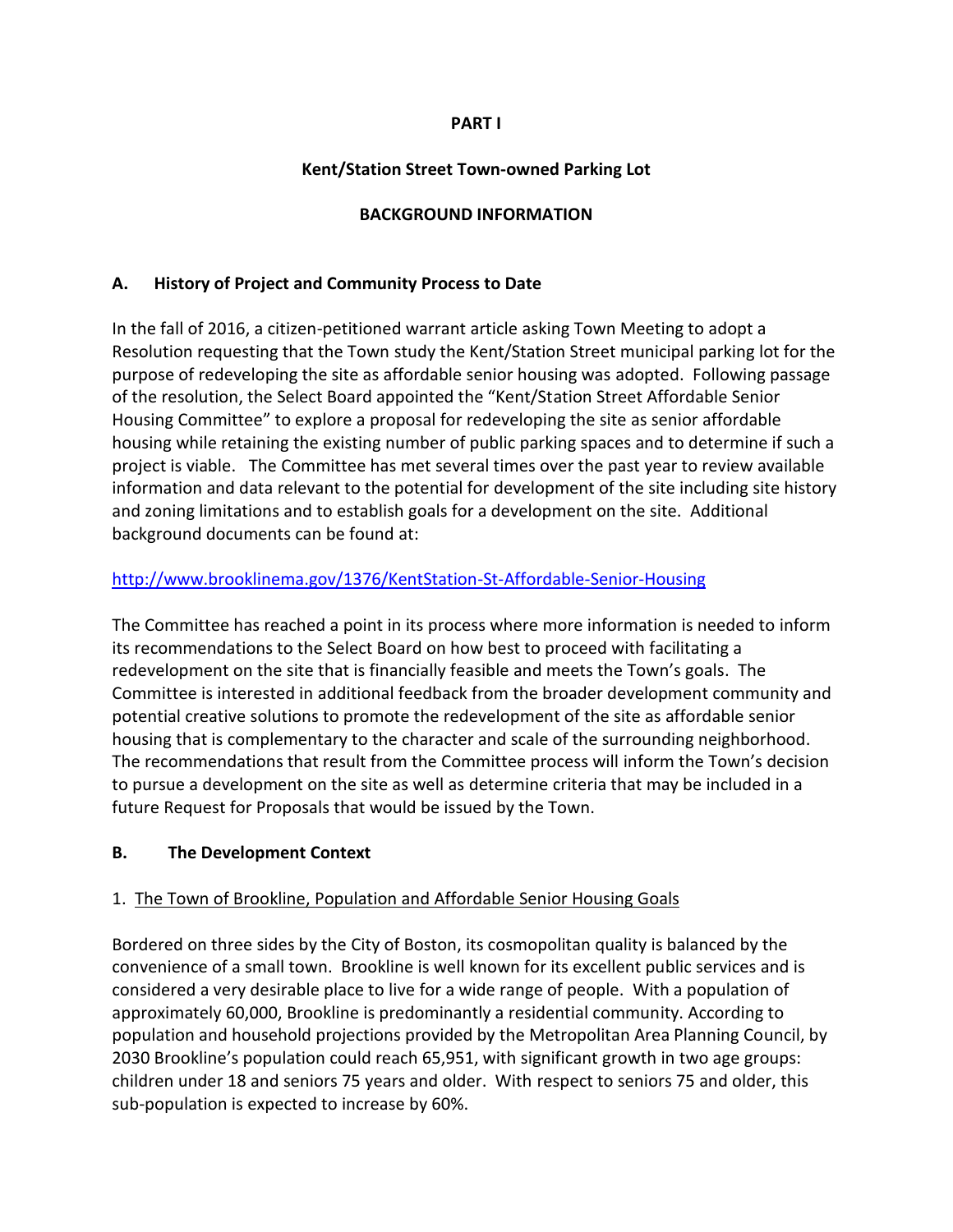Brookline has a diverse housing stock with a significant number of multi-family rental and ownership units. While the Town contains over 2,000 affordable units, turnover is rare and housing opportunities are extremely limited for low- and moderate- income residents. There is strong demand for both market rate and affordable units (ownership and rental) across all age and income categories. Like much of Metro Boston, private housing production in Brookline over the past several years has primarily come in the form of higher end units at prices that that far exceed the reach of most people.

As demand for housing continues to outpace supply, prices continue to increase, widening the affordability gap for those that wish to move to or remain in Brookline. According to the Town's most recent Housing Production Plan, Brookline's median single family sale price in 2015 was \$1,587,500, and the median condominium sale price was \$660,000. These numbers have only continued to increase over the past several years. Brookline rents are also very high and demand for affordable rental options greatly exceeds supply. Average rents for a twobedroom unit in Brookline currently range from \$2,800 to \$3100+ and one-bedroom units average \$2,100 to \$2,500+ per month.

The Town also recently completed a Housing Production Plan (HPP) that was approved and then certified by the MA Department of Housing and Community Development in November of 2016. During the HPP process, an online needs assessment survey was conducted asking residents to respond to a number of questions related to housing in town. About 70% of the residents who responded to the survey said it is important for them to stay in Brookline as they age. However, many cited the need for more availability of condominiums and apartments in walkable neighborhoods and pedestrian improvements to help them stay in the community. Additionally, one out of every four residents who responded said it is likely that they will move out of Brookline in the next five years, and most of them cited high housing/living costs as the primary reason. There is a strong desire for Brookline seniors to have the necessary infrastructure, including affordable housing options to enable them to age in place and the Town remains committed to supporting projects that further that goal.

The Town of Brookline is committed to expanding its supply of permanently affordable housing serving a range of households with eligible incomes. The Town works with nonand for-profit developers to redevelop existing rental properties and to undertake new development.

## 2. The Brookline Village Neighborhood

The Brookline Village neighborhood is located approximately 3 miles from downtown Boston and five miles from Route 95/128, both of which are easily accessed from both Beacon Street and Route 9. It is minutes away from a regional shopping destination in Chestnut Hill and within walking distance to local shopping and dining areas in Coolidge Corner and Washington Square. The neighborhood is well-served by the MBTA green line and bus service and is in close proximity to the Emerald Necklace. With its walkability and tree-lined streets, Brookline Village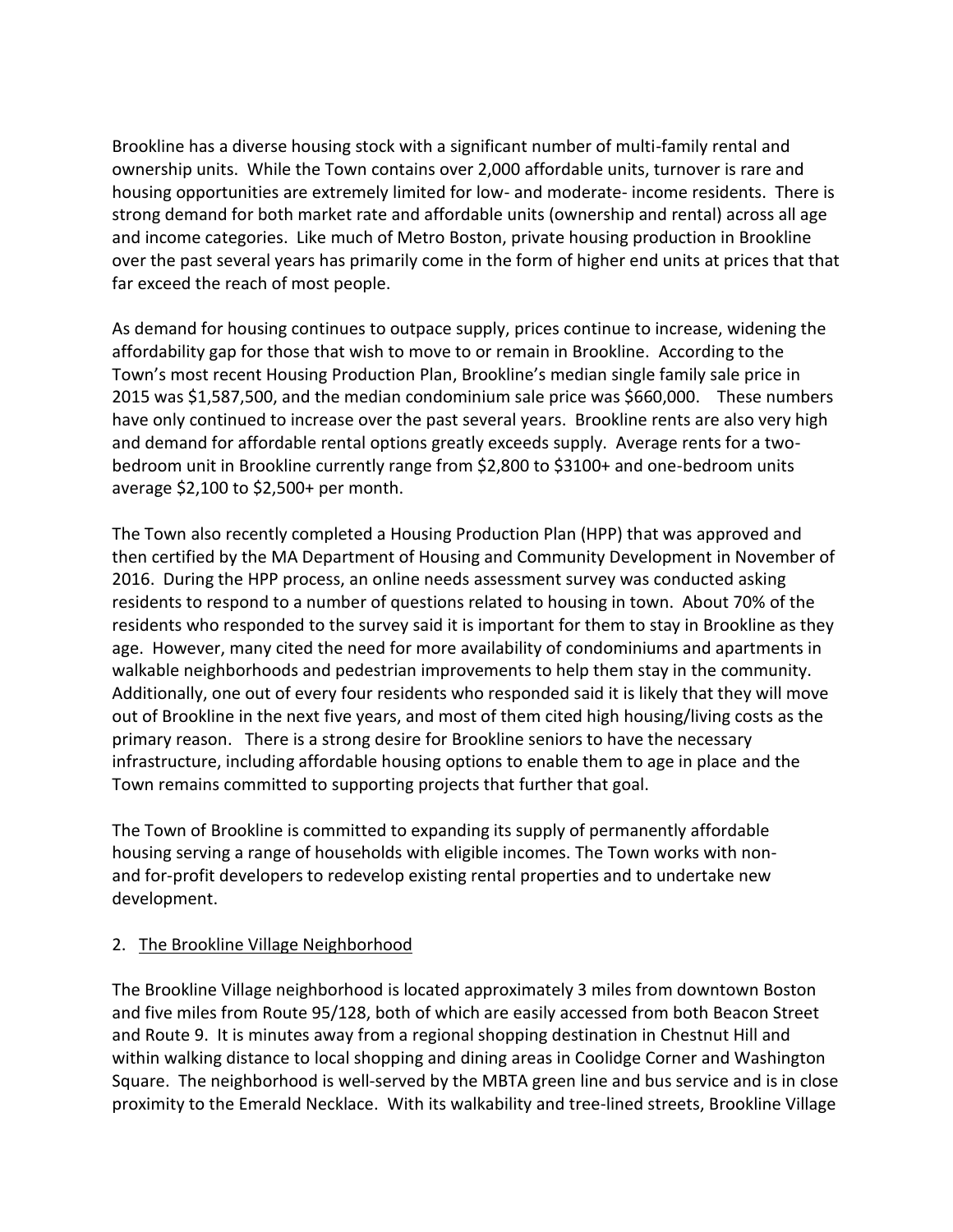is one of the Town's original centers of activity, a legacy that continues today with a mix of single and multi-family residential neighborhoods insulated by primarily commercial buildings along two of the Town's major thoroughfares. The ground floors of many of the commercial buildings in the neighborhood are occupied by local retail shops, restaurants and services, with a mix of office space and residential units above. The Town Hall, Health and Public Safety offices and main library are also located within a short walk.

## 3. The Kent/Station Street Municipal Parking Lot Site

The site is located in the heart of Brookline Village, a short walk from Harvard Street and across the street from the Brookline Village T-stop on the MBTA's Green Line. The site is also adjacent to the Brookline Village State and National Register Historic Districts and is proximate to State and National Register Historic sites. The site is a 14,466 square foot parcel currently utilized as a public parking lot. It has frontage on both Kent Street and Station Street and slopes gently down toward Station Street. The lot is heavily utilized by area merchants during the daytime and by residents overnight. It is also located across the street from a slightly larger municipal parking lot. The site is zoned as General Business with a maximum floor area ratio of 2.0. The zoning allows for both commercial and residential uses. Existing use, dimensional, inclusionary zoning and parking requirements may be seen by accessing the Town's Zoning By-law here:

## <http://www.brooklinema.gov/DocumentCenter/View/13682>

While small, the site represents a unique infill development opportunity with excellent access to public transit and neighborhood amenities. It is anticipated that development of the site would necessitate zoning relief or the creation of a special zoning district should the Town decide to move forward with a redevelopment proposal.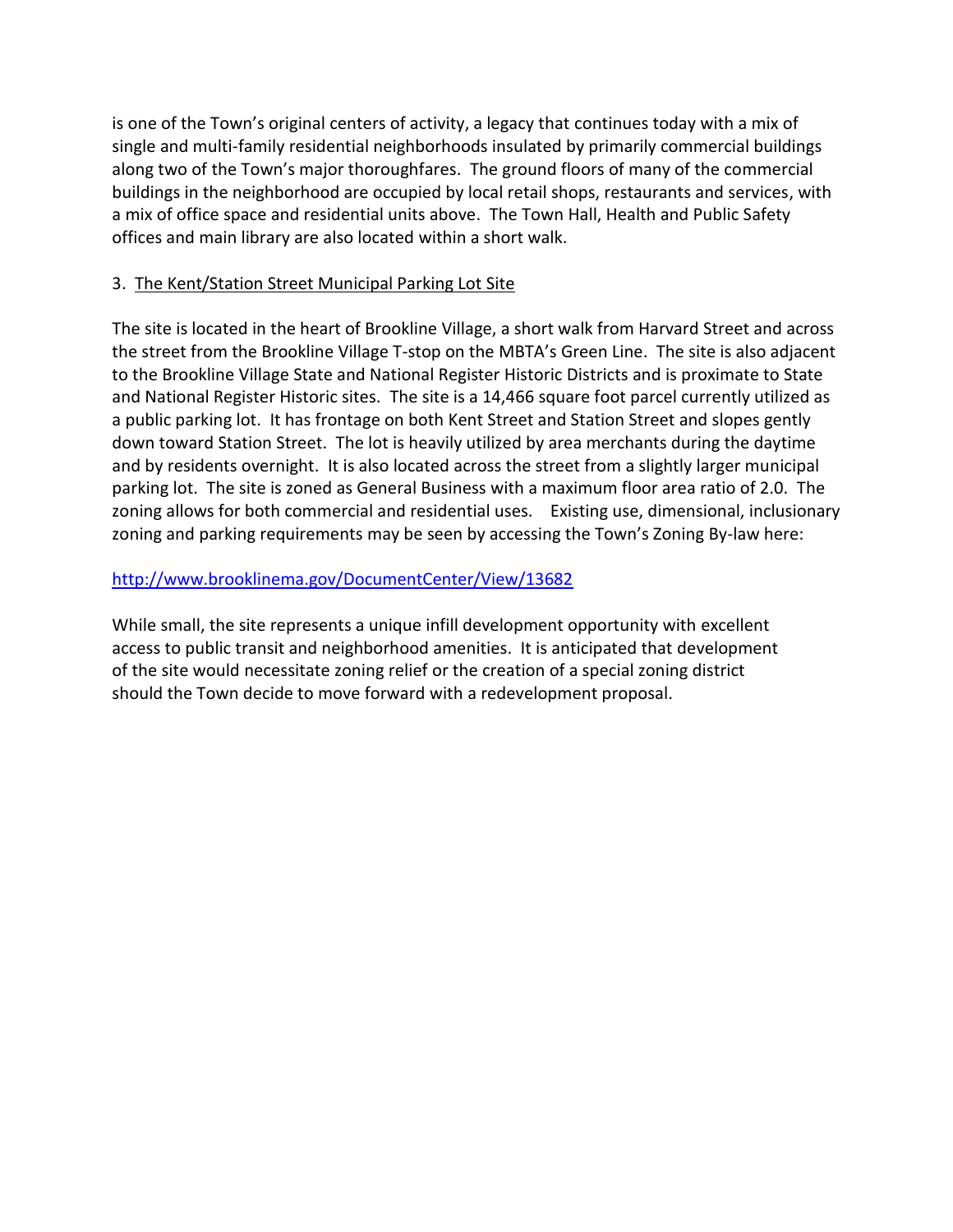#### **PART II**

#### **Kent/Station Street Town-Owned Parking Lot**

### **DEVELOPMENT GOALS AND GUIDELINES**

#### **A. Development Goals**

The Town of Brookline is exploring opportunities to attract a developer to build high quality, affordable senior housing on a unique 14,466 square foot site located in Brookline Village. The Town welcomes proposals that maximize the number of affordable units on the site while replacing the existing off street public parking either on site or in the immediate vicinity. We expect that interested developers will have significant experience in public engagement and a track record of leveraging public funds from federal, state and local sources to support this project. In addition, the Town is interested in attracting a developer with experience in successfully owning and managing affordable senior housing developments.

## **Development of the Kent/Station Street Town-owned Parking Lot is expected to meet the following Town goals:**

- 1. Develop attractive, contextual senior housing that maximizes the number of affordable units.
- 2. Replace the existing parking either on site or at a nearby location.

#### **B. Design Guidelines**

- a. Onsite parking access should be from both Kent Street and Station Street to minimize the width of curb cuts and traffic impacts.
- b. The design and construction of a building on this site should be consistent with the neighborhood context (including the choice of materials) and should be of high quality, reflective of the varied architecture, and character of the neighborhood.
- c. All building sides facing a public way should be designed with equal quality and care.
- d. A public passageway connecting Kent Street to Station Street should be retained through the site.
- e. Parking should be provided on-site for residents, staff and visitors, as needed; this parking is not including the existing public parking spaces.